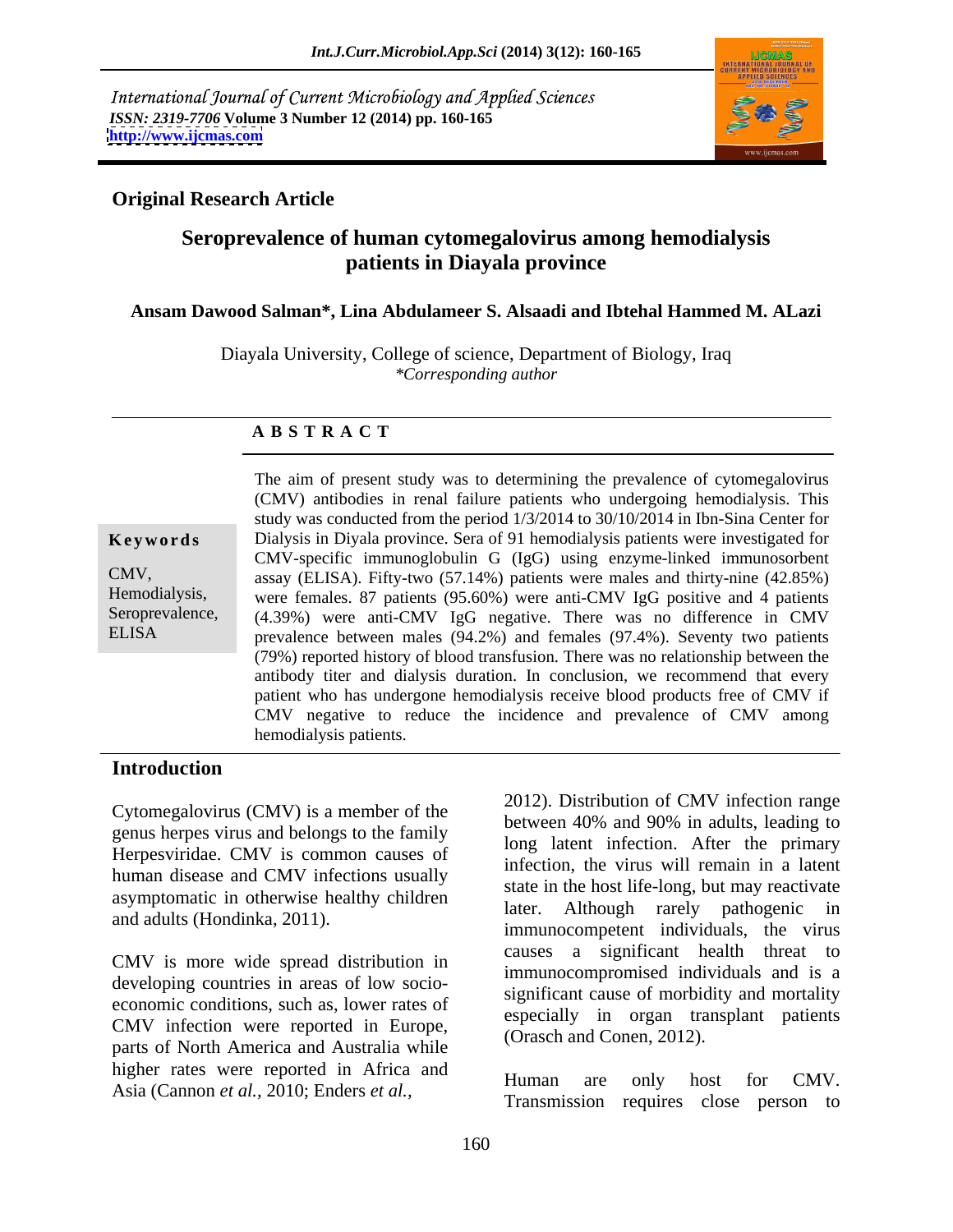Transmission of CMV infection may occur throughout life, chiefly via contact with infected secretions. Important routes of Cytomegalovirus (CMV) antibodies in transmission included blood transfusion and patients who undergoing hemodialysis solid organ transplantation (Cavlek *et al.,* 2014). CMV causes infection in immunocopromised, transplant recipients and those who receive blood transfusion frequently, such as hemodialysis The present study was conducted in Dievels (Sepehrvand *et al.*, 2010). Risk factors for primary CMV infection are blood  $\frac{p_1}{20}$  / 10 / 2014 It included 01 periods with transfusion including clotting factors, recipients of infected transplants, indicated transplants, hemodialysis in a week (Pliquett *et al.,* EIRCHINGT THE ALL THE SET OF THE ALL 39 were females. The age range was 18 and 18 and 2011).

CMV can also be acquired by the infants from exposure to virus in mother's genital tract during delivery and maternal breast milk, in these cases, the infant usually have received some maternal antibody, and the parentally acquired CMV infections tend to be subclinical. Transfusion acquired CMV infections in newborns will vary depending on the amount of virus received and the serologic status of the blood donor. Whether CMV is acquired in utter or parentally, amore chronic infection results with respect to viral excretion than when the virus is acquired later in life (Cavlek *et al.,* 2011;

Various studies demonstrated the use in the test. appearance or elevation of anti-viral antibodies in hemodialysis patients. Also,  $CMV$ -related retinitis, hepatitis and  $C_{\text{vtrans}}$   $I_{\text{c}}C$  (comparing  $I_{\text{c}}C$  (comparing  $I_{\text{c}}C$  (comparing  $I_{\text{c}}C$ ) pneumonitis have been reported (Sabahattin test:

Many types of assay can detect CMV IgG antibodies, indicative of past infection (the potential to undergo reactivation). Serologic immunocompromised patients. Furthermore,

person contact (Abou-El-Yazed *et al.,* serologic techniques cannot distinguish 2008). strain differences among clinical isolates (Aminzadeh *et al.,* 2005; Brooks *et al.,* 2007), therefore the aim of this study was to determining the prevalence of (HD).

# **Materials and Methods**

The present study was conducted in Diayala province for the period from 1 / 3 / 2014 to 30 / 10 / 2014. It included; 91 patients with renal failure were attended Abn-Sina Center for dialysis. 52 of patients were males and years to 80 years.

## **Collection of serum specimens**

Doan *et al.*, 2013).<br>
allowed to stand at room temperature before From each individual in this study, 5 ml of blood was drawn by vein puncture using disposable syringes. The blood was placed in plastic disposable tubes; it was left to stand at room temperature  $(20-25^{\circ}C)$  to allow it to clot, then the sera was separated by centrifugation 10000 rpm for 5 minutes and stored at -20°C till examination. The specimens were transferred to the Virology Unit / Public Health Laboratory in Baquba for detection of CMV in serum specimens by ELISA test. All sera and reagents were use in the test.

## **Detection of Cytomegalovirus**

et al., 2006). **Example 19 and 19 and 19 and 19 and 19 and 19 and 19 and 19 and 19 and 19 and 19 and 19 and 19 and 19 and 19 and 19 and 19 and 19 and 19 and 19 and 19 and 19 and 19 and 19 and 19 and 19 and 19 and 19 and 19** are not informative for were indicated by the absorbance reading **Cytomegalovirus IgG (serum) ELISA test:** This test was performed using ELISA Test Kit). Reactive results were indicated by the absorbance reading of 1.1 and above, while the non-reactive results were indicated by the absorbance reading less than 0.9.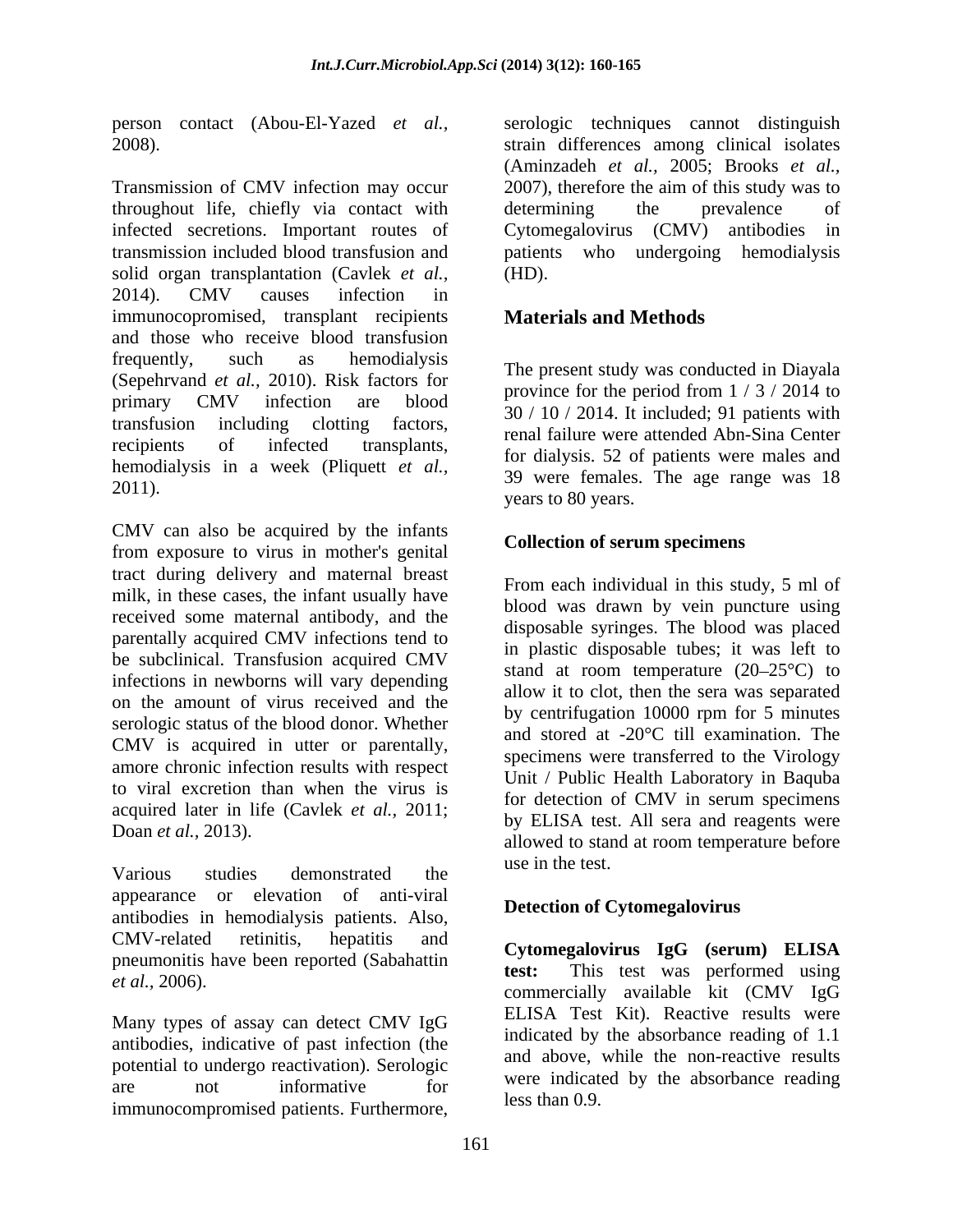**Principle test:** The CMV IgG EIA Test Kit In addition to, Table 2 shows the gender is a solid phase enzyme immunoassay based distribution of the HD patients was 52 on indirect principle for the qualitative and quantitative detection of IgG antibodies to among females. Majority of patients CMV in human serum or plasma. The micro  $(76.92%)$  were undergoing  $HD < 5$  years well plate is coated with CMV antigen. and (23%) for more than 5 years. According During testing, the specimen diluents and to duration of hemodialysis (94.28%) and the specimens are added to the antigen (100%) respectively were positive of CMV, coated microwell plate and then incubated. moreover the majority of HD patients If the specimens contain IgG antibodies to reported history of blood transfusion (79%) CMV, it well binds to the antigens coated on (Table 3). the microwell plate to form immobilized antigen-CMV IgG antibody complexes. If the specimens do not contain IgG antibodies to CMV, the complexes will not be formed.<br>After initial incubation, the microwell plate individuals, including patients with renal is washed to remove unbound materials. The failure undergoing hemodialysis (Cavdar *et*  enzyme-conjugated anti-human IgG *al.,* 2008). Generally CMV infection is not antibodies are added to microwell plate and recognized in such patients because these then incubated. The enzyme-conjugated critically ill patients are not routinely anti-human IgG antibodies will bind to monitored for CMV infection. This study immobilized antigen-CMV IgG antibody complexes present. After the second cytomegalovirus (CMV) antibodies in incubation, the microwell plate is washed to remove unbound materials. Substrate A and produce a blue color indicating the amount of CMV IgG antibodies present in the specimens. Sulfuric acid solution is added to prevalence of anti-CMV IgG was noticed<br>the microwell plate to stop the reaction a among 87 HD patients (95.60%), the microwell plate to stop the reaction a color change from blue to yellow. The color intensity, which corresponds to the amount of CMV IgG antibodies present in the specimens, is measured with a microplate among hemodialysis patients (91%). reader at 450/630-700 nm or 450 nm

(95.60 %) were seropositive for CMV, also this study show most of hemodialysis patients was 39 69 years old (56 subjects, According to age, the 54 positive patients 61.53%) and majority of them positive for were located within fourth and fifth decade,

(57.14%) among males and 39 (42.85%) (Table 3).

Cytomegalovirus is one of the most frequently encountered opportunistic viral pathogen in immunocompromised individuals, including patients with renal was designed to determine the prevalence of cytomegalovirus (CMV) antibodies patients undergoing hemdialysis.

substrate B are added and then incubated to This study was included 91 patients (Hondinka and Friedman, 1995). has found that seroprevalance of CMV **Results and Discussion** using CMV ELISA IgG, as well as, Cannon The mean age of the patients group was  $54 \pm$  recorded a high percentage of CMV IgG 16.3 years. Only 4 patients (4.39 %) were positivity in both gender (male and female), seronegative for CMV and 87 patients these results agreement with result of undergoing hemodialysis with their mean age is  $54 \pm 16.3$  years, also a high prevalence of anti-CMV IgG was noticed among 87 HD patients (95.60%), additionally, the results of this study agreed with Cavlek *et al.* (2014) who reported a significantly higher CMV seropositivity among hemodialysis patients(91%). Furthermore Abou- El-Yazed *et al.* (2008) infection among HD patients was (98%) *et al.* (2010) and Sepehrvand *et al.* (2010) present study.

CMV (Table 1). with a percentage of (61.53%), besides the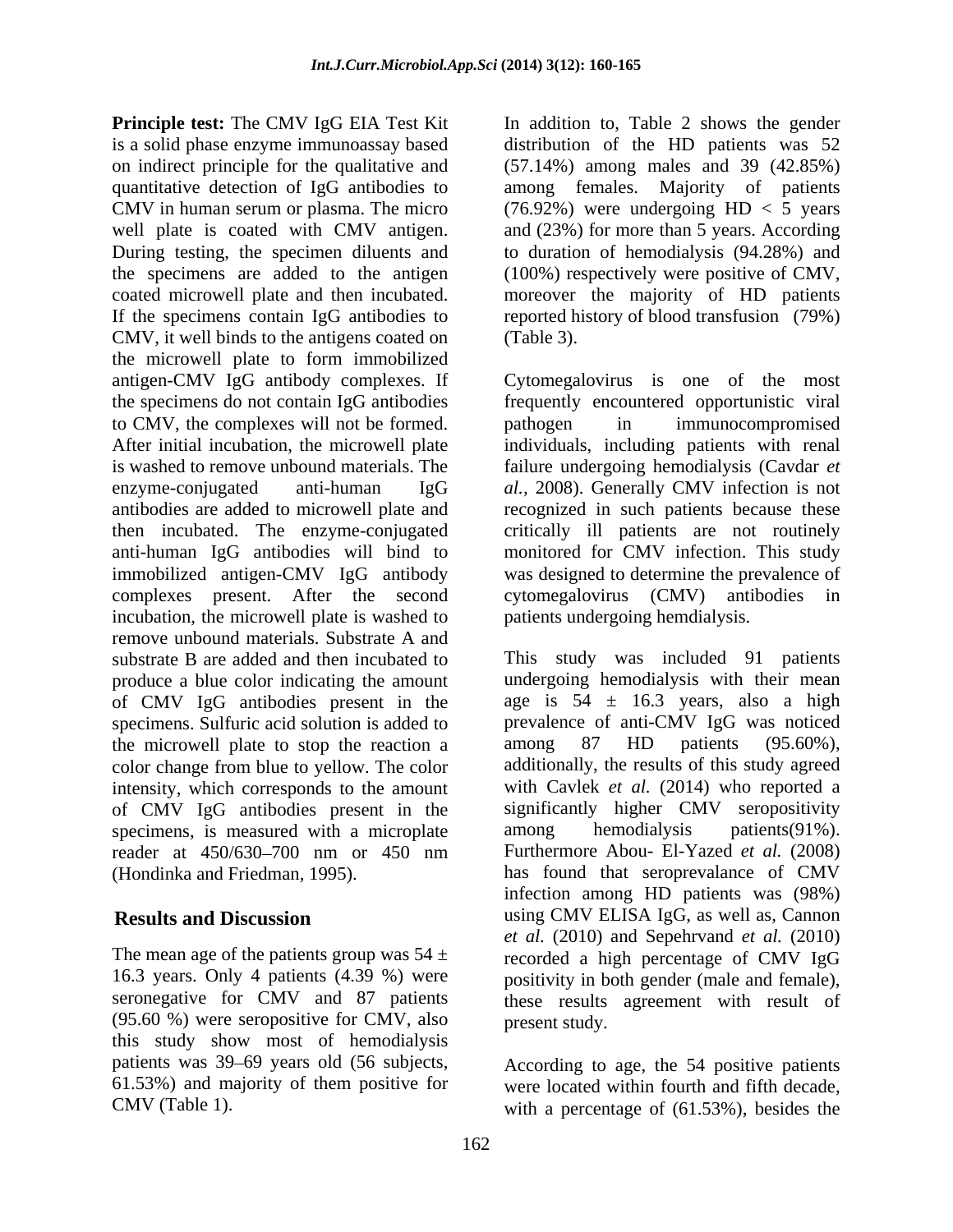mean age of patients was 54±16.3 year. This transfusion centers and would just add up to

In their study also show, there was no relationship between ages, sex, dialysis competent persons, it is a serious pathogen duration and the antibody titer of CMV in in immune suppressed people, like HD our study. These results are similarly to patients, The finding of the present study study was done by Sepehrvand *et al.* (2010). In present study 72 patients (79%) reported history of blood transfusion. Our results are comparable to study by Abou- El-Yazed *et al.* (2008) from Egypt (78%) of patients had history of blood transfusion. Moreover the infection among HD patients in Diayala study by Eivazi-Ziae *et al.* (2013) province. This is because patients receiving demonstrated the anti-CMV seropositivity is HD treatment can be exposed to CMV high in Iran and blood transfusion is an important route of CMV spread. As who are susceptible to CMV infection mentioned, blood transfusion is one of major should be identified with anti-CMV IgG routes of CMV transmission. Since specific serological tests. determination of CMV antibodies is not a part of the routine laboratory tests in blood

is in accordance with Sepehrvand *et al.* screening cost yet and a high seroprevalence (2010) who stated that the mean age of of CMV among general population could patients with CMV was 56±16.18 years. easily result in transmission (Mutlu *et al.,* 2008; Souza *et al.,* 2010), although CMV is not an important microorganism in immune support that patients with chronic renal failure have a risk of CMV infection.

> In conclusion, the results of the present study confirm a high prevalence of CMV infection. We recommend that HD patients specific serological tests.

| Table.1 CMV i<br>$\vee$ infection among the different age groups of hemodialysis patients |  |
|-------------------------------------------------------------------------------------------|--|
|-------------------------------------------------------------------------------------------|--|

| Age groups(years) | Suspected patients                                |       | <b>CMV</b> | $\vert$ CMV positive $\vert$ |
|-------------------|---------------------------------------------------|-------|------------|------------------------------|
|                   | $\blacksquare$ Number $\blacksquare$ <sup>o</sup> |       | negative   |                              |
| $\leq$ 38 years   | - 14                                              | 15.38 |            |                              |
| $39 - 69$ years   | $\sim$                                            | 61.53 |            |                              |
| $\geq$ 70 years   |                                                   | 23.07 |            |                              |
| Total             |                                                   | 100   |            |                              |

**Table.2** Distribution of infected HD patients according to gender

| Sex    |                                 |            | $\alpha$ ected HD Patients $\alpha$ CMV positive |
|--------|---------------------------------|------------|--------------------------------------------------|
|        | Number                          |            |                                                  |
| Male   | $\overline{z}$                  | 57.14      | 49 (94.2%)                                       |
| Female | $\sim$<br>$\tilde{\phantom{a}}$ | 42.85      | 38 (97.4%)                                       |
| Total  | $\sim$ $\sim$                   | $\mid$ 100 | 87(95.6%)                                        |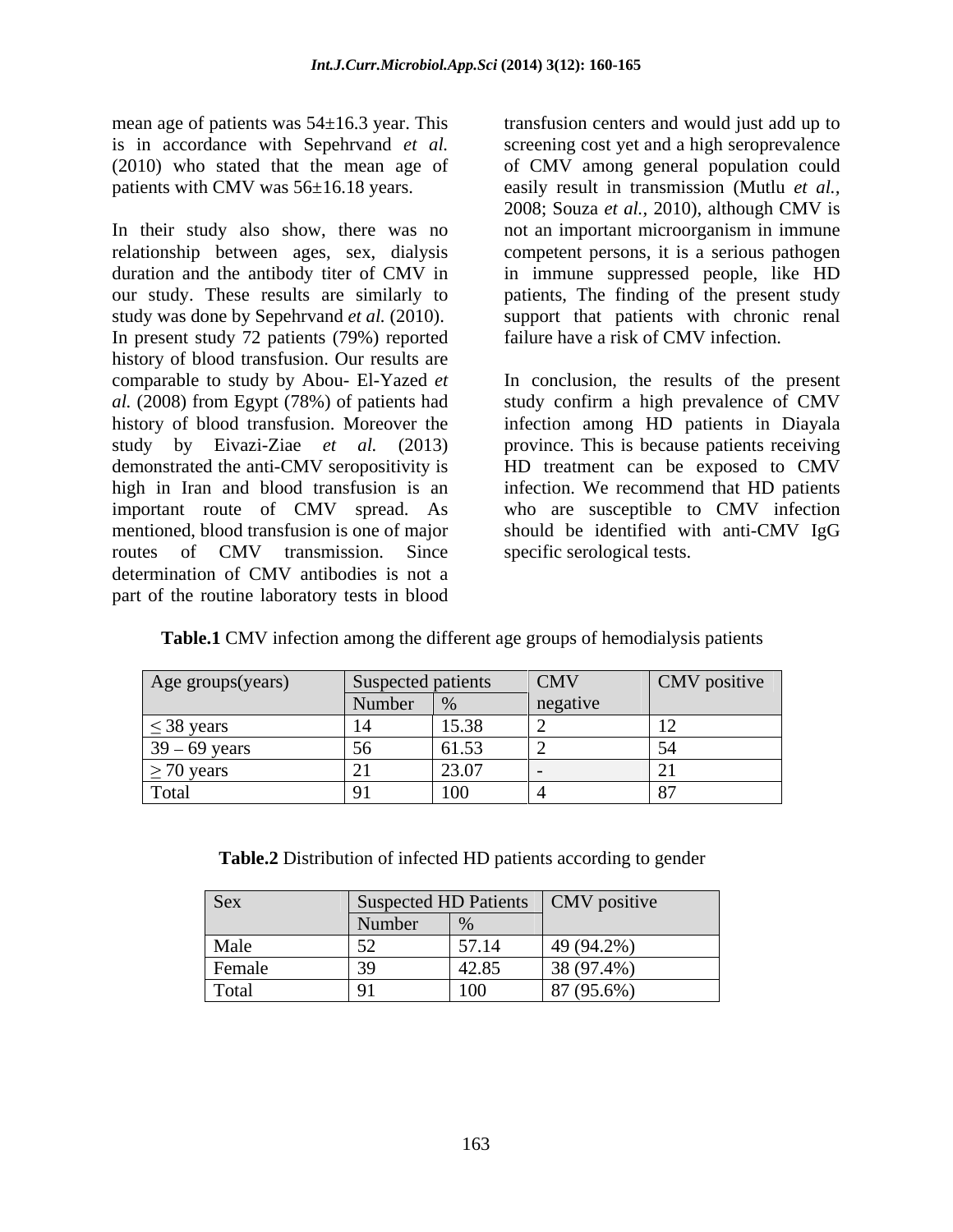| Characteristics                     | $\sim$ vullion |                           |
|-------------------------------------|----------------|---------------------------|
| Duration of dialysis in years       |                |                           |
| $<$ 5 years                         |                | 76.925%                   |
| $\geq$ 5 years                      |                |                           |
| <b>History of blood transfution</b> |                |                           |
|                                     |                | $\sqrt{10}$<br>$\angle$ 1 |
| r es                                |                |                           |

**Table.3** Distribution of the studied HD patients by their characteristics

- Abou-El-Yazed, E., El-Hoseny, I., Kasim, K., El-Sadek, A., Amar, M. 2008. Infection among patients undergoing hemodialysis. *Egypt. J. Immunol.,* 15
- Aminzadeh, Z., Yaghmaei, F., Gachkar, L. infection in hemodialysis patients in Labbafinejad Hospital in 2002-2003.
- Brooks, S., Ghosh, D., Mathur, P. 2007. Herpesviruses, cytomegalovirus. In:
- Cannon, M., Schmid, D., Hyde, T. 2010. infection. *Rev. Med. Virol.,* 20: 202
- Cavdar, C., Celtik, A., Saglam, F., sifil, transplant recipients: A single-center *Microbial. Immunol.*, 201: 303–9.<br>experience *Ren. Fail.*, 30: 503–6. Hondinka, R. 2011. Human experience. Ren. Fail., 30: 503-6.
- Cavlek, T., Kolaric, B., Sternak, S., Kos, M., Kaic, B., Galinovic, G. 2014.

**References** http://www.indianjnephrol.org/prepri <ntarticle.asp?id=139488>.

- Prevalence of cytomegalovirus Seroprevalence of TORCH (2):  $33-41$ .  $Neonatal Med., 24: 280-3$ . Cavlek, T., Ljubin, S., Ban, M., Kolaric, B., Sviben, M., Mlinaric, G. 2011. Seroprevalence of TORCH infections in women of childbearing age in Coroatia. *J. Matern. Fetal Neonatal Med., 24: 280–3.*
- 2005. Prevalence of cytomegalovirus Nguyen, L. 2013. Effect of *Khoon (Blood),* 3(2): 31–5. **pneumonia** in children without a **FIRECT: ELECT (2003) INCENSE (2008) INCENSE (2008) Carrollary Carrollary Carrollary I. Kaim**, **Z. Electrom among protection among protection among protection among protection among protection among prote** Doan, T., Phung, T., Pham, H., Pham, S., Nguyen, L. 2013. Effect of ganciclovir for the treatment of severe cytomegalovirus associated specific immunocompromised state. *BMC Infect. Dis.,* 13: 424.
- Medical microbiology. 24<sup>th</sup> edn. Eivazi-Ziae, J., Movassagoour, A.,  $\frac{dh}{dt}$  cdn  $\frac{H^{(1)}(x)}{dt}$   $\frac{H^{(1)}(x)}{dt}$   $\frac{H^{(1)}(x)}{dt}$   $\frac{H^{(1)}(x)}{dt}$   $\frac{H^{(1)}(x)}{dt}$   $\frac{H^{(1)}(x)}{dt}$   $\frac{H^{(1)}(x)}{dt}$   $\frac{H^{(1)}(x)}{dt}$   $\frac{H^{(1)}(x)}{dt}$   $\frac{H^{(1)}(x)}{dt}$   $\frac{H^{(1)}(x)}{dt}$   $\frac{H^{(1)}(x)}{dt}$   $\frac$ Movassagoour. McGraw Hill, New York. Pp. 501 33. Seroprevalence of cytomegalovirus Review of cytomegalovirus Iran. J. Analyt. Res. Clin. Med., 1(2): seroprevalence and demographic 96–100. Eivazi-Ziae, J., Movassagoour, A., Asgharzadeh, M., Dastgiri, S. 2013. in blood donors in the northwest of Iran. *J. Analyt. Res. Clin. Med.,* 1(2):  $96 - 100.$
- charactiristics associated with Enders, G., Daiminger, A., Lindemann, L., 13. *al.* 2012. Cytomegalovirus (CMV) A., Atila, K., Celik, A. 2008. Cytomegalovirus disease in renal in Germany, 1996-2010. Med. Knotek, F., Bader, U., Exler, S., *et*  seroprevalence in pregnant woman, bone marrow donors and adolescents in Germany, 1996-2010. *Med. Microbial. Immunol., 201: 303-9.*
- Prevalence and dynamics of ASM, Washinton, DC. Pp. 1558–74. Hondinka, R. 2011. Human cytomegalovirus. In: Manual of clinical microbiology.  $10<sup>th</sup>$  edn.  $\frac{\text{th}}{\text{cdn}}$ edn.
- Cytomegalovirus infection among Hondinka, R., Friedman, H. 1995. Human patients undergoing chronic cytomegalovirus. In: Manual of clinical microbiology.  $6<sup>th</sup>$  edn. Pp.  $th$  adn **D**n edn. Pp. 884–894.